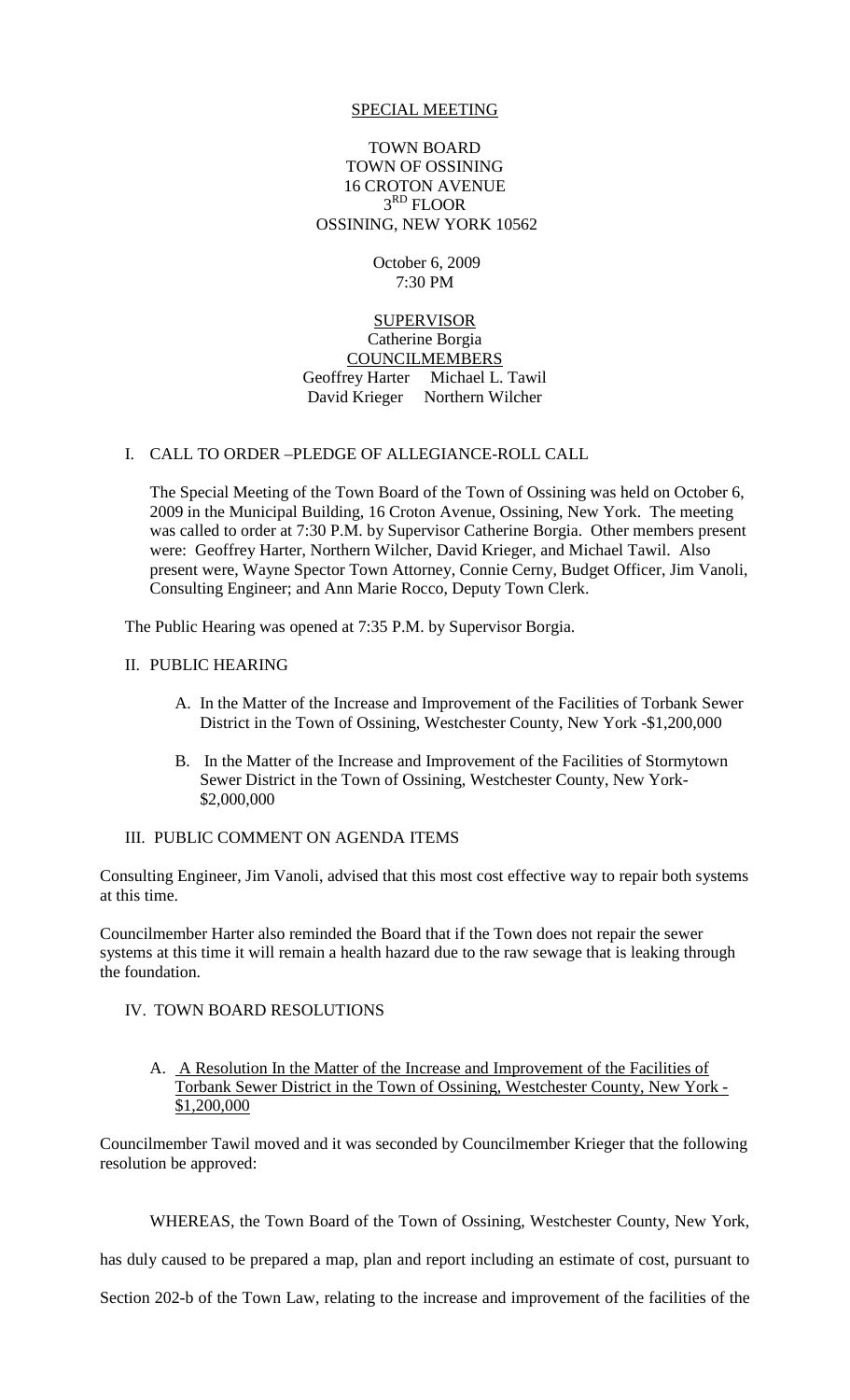Torbank Sewer District in the Town of Ossining, Westchester County, New York, consisting of the construction of gravity sewer lines and demolition of the existing pump station; and

WHEREAS, at a meeting of said Town Board duly called and held on September 15, 2009, an order was duly adopted by it and entered in the minutes specifying the said Town Board would meet to consider the increase and improvement of the facilities of the Torbank Sewer District in said Town at a maximum estimated cost of \$1,200,000 and to hear all persons interested in the subject thereof concerning the same at the Town Hall, 16 Croton Avenue, in Ossining, New York, in said Town, on October 6, 2009, at 7:30 o'clock P.M., prevailing time; and

WHEREAS, said order duly certified by the Town Clerk was duly published and posted as required by law; and

WHEREAS, a public hearing was duly held at the time and place set forth in said notice, at which all persons desiring to be heard were duly heard; NOW, THEREFORE, BE IT ORDERED, by the Town Board of the Town of Ossining, Westchester County, New York, as follows:

Section 1. Upon the evidence given at the aforesaid public hearing, it is hereby found and determined that it is in the public interest to make the improvement, to increase and improve the facilities of Torbank Sewer District in the Town of Ossining, Westchester County, New York, consisting of the construction of gravity sewer lines and demolition of the existing pump station, at a maximum estimated cost of \$1,200,000.

Section 2. This order shall take effect immediately.

### Motion Carried: Unanimously

## B. A Resolution In the Matter of the Increase and Improvement of the Facilities of Stormytown Sewer District in the Town of Ossining, Westchester County, New York- \$2,000,000

Councilmember Tawil moved and it was seconded by Councilmember Krieger that the following resolution be approved:

 WHEREAS, the Town Board of the Town of Ossining, Westchester County, New York, has duly caused to be prepared a map, plan and report including an estimate of cost, pursuant to Section 202-b of the Town Law, relating to the increase and improvement of the facilities of the Stormytown Sewer District in the Town of Ossining, Westchester County, New York, consisting of the construction of gravity sewer lines and demolition of the existing pump station; and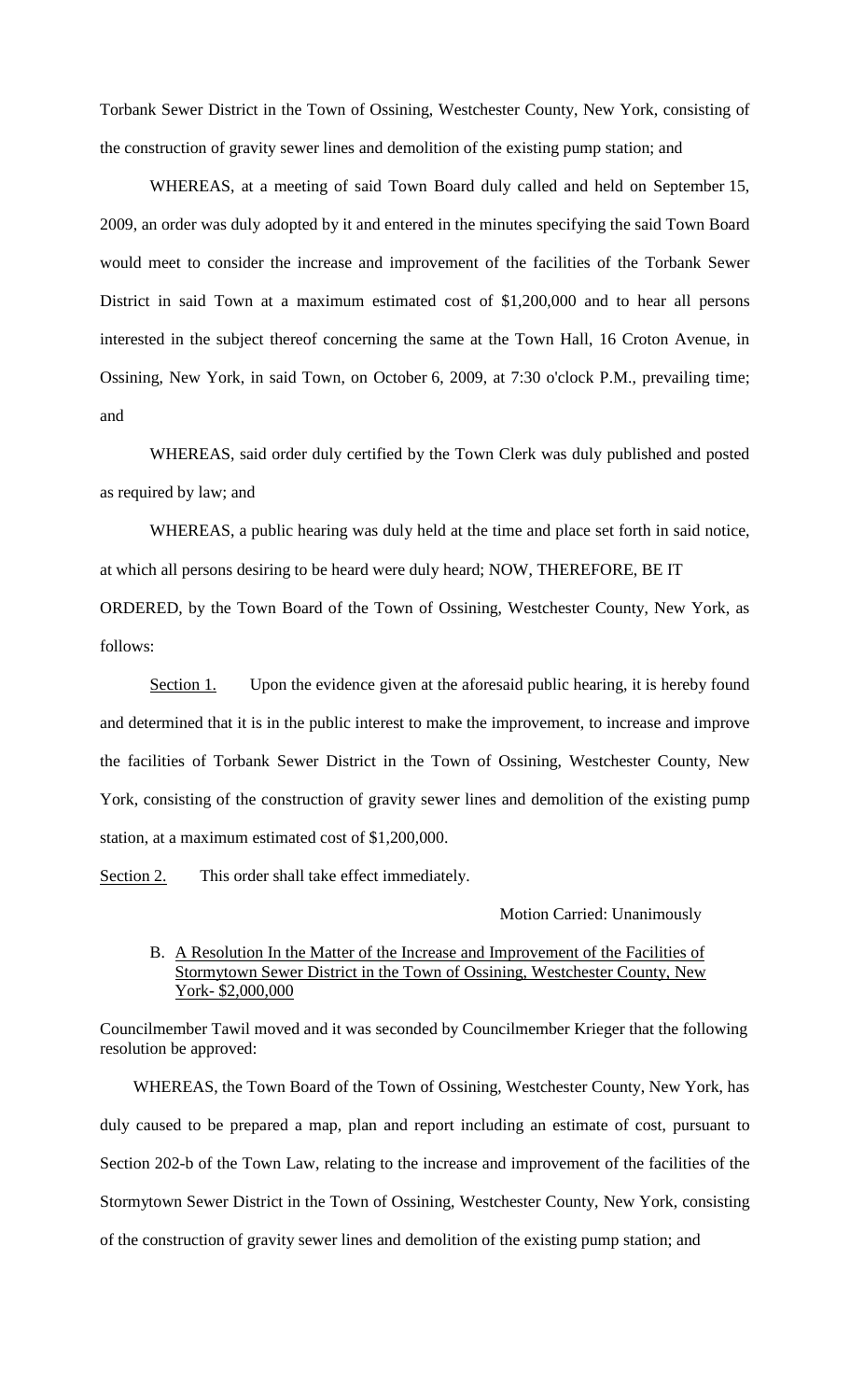WHEREAS, at a meeting of said Town Board duly called and held on September 15, 2009, an order was duly adopted by it and entered in the minutes specifying the said Town Board would meet to consider the increase and improvement of the facilities of the Stormytown Sewer District in said Town at a maximum estimated cost of \$2,000,000 and to hear all persons interested in the subject thereof concerning the same at the Town Hall, 16 Croton Avenue, in Ossining, New York, in said Town, on October 6, 2009, at 7:30 o'clock P.M., prevailing time; and

WHEREAS, said order duly certified by the Town Clerk was duly published and posted as required by law; and

WHEREAS, a public hearing was duly held at the time and place set forth in said notice, at which all persons desiring to be heard were duly heard; NOW, THEREFORE, BE IT

ORDERED, by the Town Board of the Town of Ossining, Westchester County, New York, as follows:

Section 1. Upon the evidence given at the aforesaid public hearing, it is hereby found and determined that it is in the public interest to make the improvement, to increase and improve the facilities of Stormytown Sewer District in the Town of Ossining, Westchester County, New York, consisting of the construction of gravity sewer lines and demolition of the existing pump station, at a maximum estimated cost of \$2,000,000.

Section 2. This order shall take effect immediately

#### Motion Carried: Unanimously

C. A Resolution authorizing the issuance of \$1,200,000 serial bonds of the Town of Ossining, Westchester County, New York, to pay the cost of the increase and improvement of the facilities of Torbank Sewer District in the Town of Ossining, Westchester, County, New York.

Councilmember Harter moved and it was seconded by Councilmember Krieger that the following resolution be approved:

WHEREAS, pursuant to the provisions heretofore duly had and taken in accordance with the provisions of Section 202-b of the Town Law, and more particularly an order dated October 6, 2009, said Town Board has determined it to be in the public interest to increase the facilities of Torbank Sewer District in the Town of Ossining, Westchester County, New York, at a maximum estimated cost of \$1,200,000; and

WHEREAS, it is now desired to provide funding for such capital project; NOW, THEREFORE, BE IT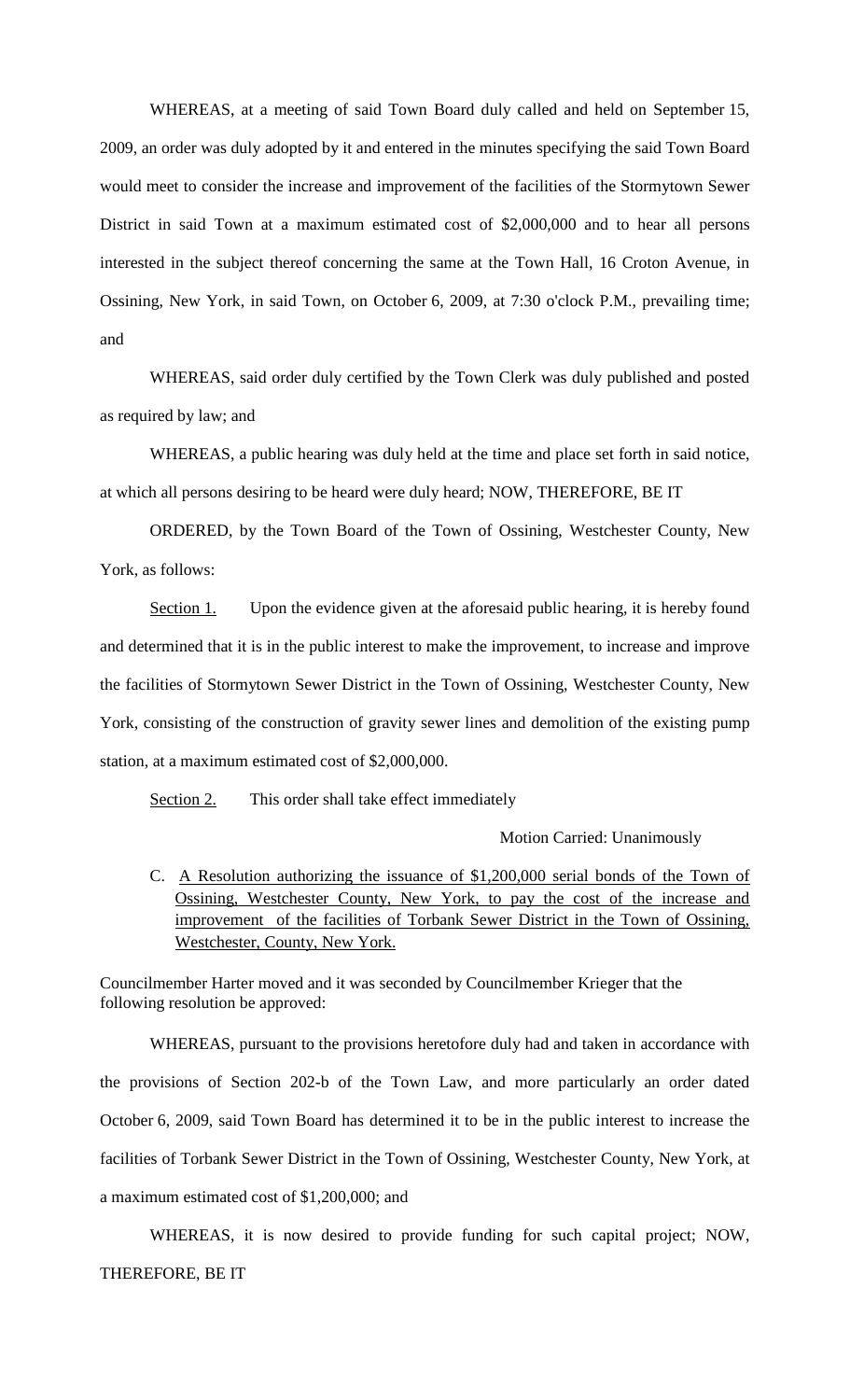RESOLVED, by the Town Board of the Town of Ossining, Westchester County, New York, as follows:

Section 1. For the specific object or purpose of paying the cost of the increase and improvement of the facilities of Torbank Sewer District in the Town of Ossining, Westchester County, New York, consisting of the construction of gravity sewer lines and demolition of the existing pump station, there are hereby authorized to be issued \$1,200,000 serial bonds of said Town pursuant to the provisions of the Local Finance Law.

Section 2. It is hereby determined that the maximum estimated cost of the aforesaid specific object or purpose is \$1,200,000 and that the plan for the financing thereof is by the issuance of the \$1,200,000 serial bonds of said Town authorized to be issued pursuant to this bond resolution.

Section 3. It is hereby determined that the period of probable usefulness of the aforesaid specific object or purpose is forty years, pursuant to subdivision 4 of paragraph a of Section 11.00 of the Local Finance Law. It is hereby further determined that the maximum maturity of the serial bonds herein authorized will exceed five years.

Section 4. Subject to the provisions of the Local Finance Law, the power to authorize the issuance of and to sell bond anticipation notes in anticipation of the issuance and sale of the serial bonds herein authorized, including renewals of such notes, is hereby delegated to the Supervisor, the chief fiscal officer. Such notes shall be of such terms, form and contents, and shall be sold in such manner, as may be prescribed by said Supervisor, consistent with the provisions of the Local Finance Law.

Section 5. The faith and credit of said Town of Ossining, Westchester County, New York, are hereby irrevocably pledged to the payment of the principal of and interest on such bonds as the same respectively become due and payable. There shall be annually assessed upon all the taxable real property within said Torbank Sewer District in the manner provided by law an amount sufficient to pay the principal and interest on said bonds as the same become due, but if not paid from such source, all the taxable real property in said Town shall be subject to the levy of ad valorem taxes without limitation as to rate or amount sufficient to pay the principal of and interest on said bonds as the same shall become due.

Section 6. The powers and duties of advertising such bonds for sale, conducting the sale and awarding the bonds, are hereby delegated to the Supervisor, who shall advertise such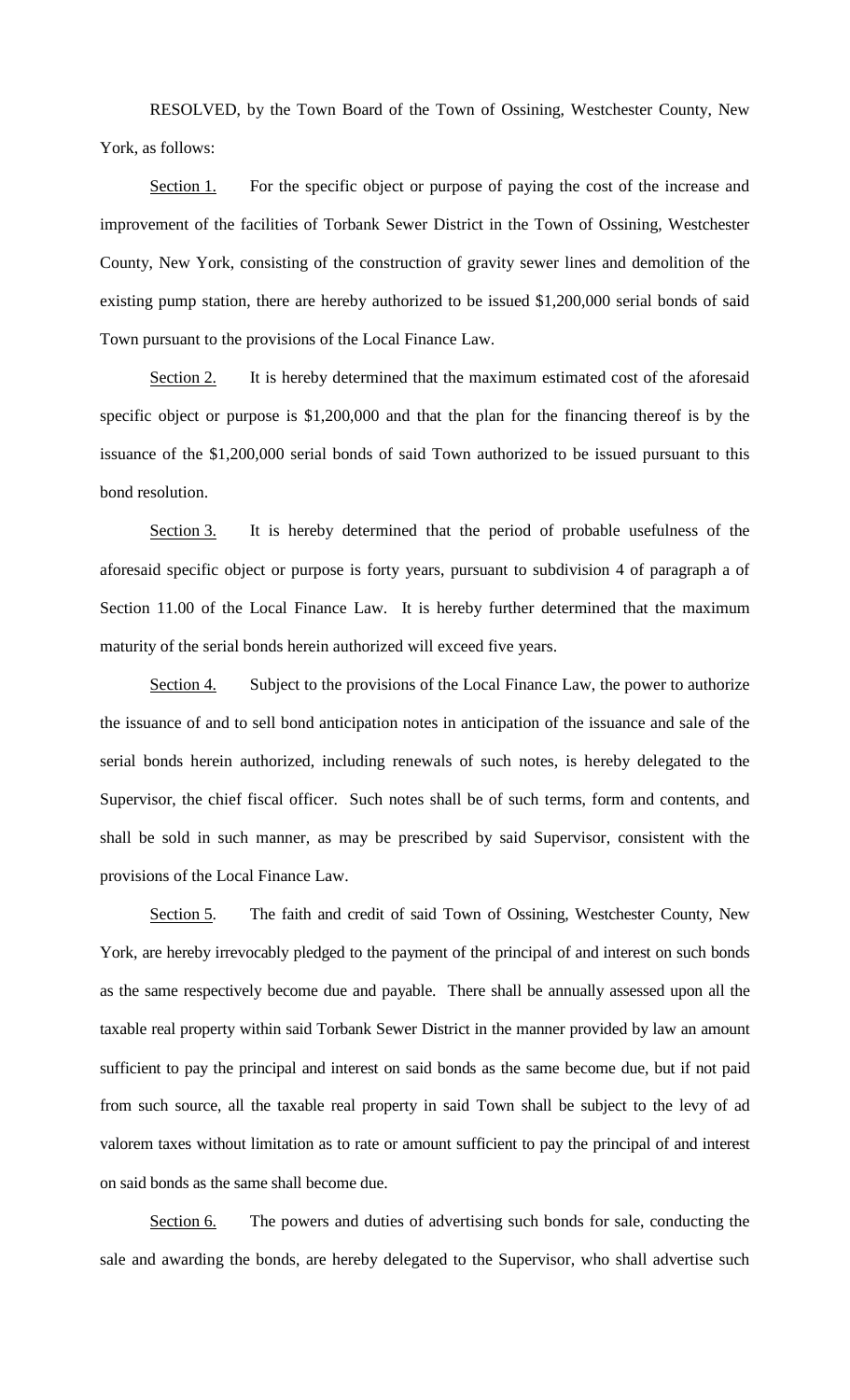bonds for sale, conduct the sale, and award the bonds in such manner as he or she shall deem best for the interests of the Town.

Section 7. All other matters, except as provided herein relating to such bonds, including determining whether to issue such bonds having substantially level or declining debt service and all matters related thereto, prescribing whether manual or facsimile signatures shall appear on said bonds, prescribing the method for the recording of ownership of said bonds, appointing the fiscal agent or agents for said bonds, providing for the printing and delivery of said bonds (and if said bonds are to be executed in the name of the Town by the facsimile signature of its Supervisor, providing for the manual countersignature of a fiscal agent or of a designated official of the Town), the date, denominations, maturities and interest payment dates, place or places of payment, and also including the consolidation with other issues, shall be determined by the Supervisor.

Section 8. The Supervisor is hereby further authorized, at his sole discretion, to execute a project financing and loan agreement, and any other agreements with the New York State Department of Health and/or the New York State Environmental Facilities Corporation, including amendments thereto, and including any instruments (or amendments thereto) in the effectuation thereof, in order to effect the financing or refinancing of the class of objects or purposes described in Section 1 hereof, or a portion thereof, by a bond or note issue of said Town in the event of the sale of same to the New York State Environmental Facilities Corporation.

Section 9. . The validity of such bonds and bond anticipation notes may be contested only if:

- 1) Such obligations are authorized for an object or purpose for which said Town is not authorized to expend money, or
- 2) The provisions of law which should be complied with at the date of publication of this resolution are not substantially complied with,

and an action, suit or proceeding contesting such validity is commenced within twenty days after the date of such publication, or

> 3) Such obligations are authorized in violation of the provisions of the Constitution.

Section 10. This resolution shall constitute a statement of official intent for purposes of Treasury Regulations Section 1.150-2. Other than as specified in this resolution, no monies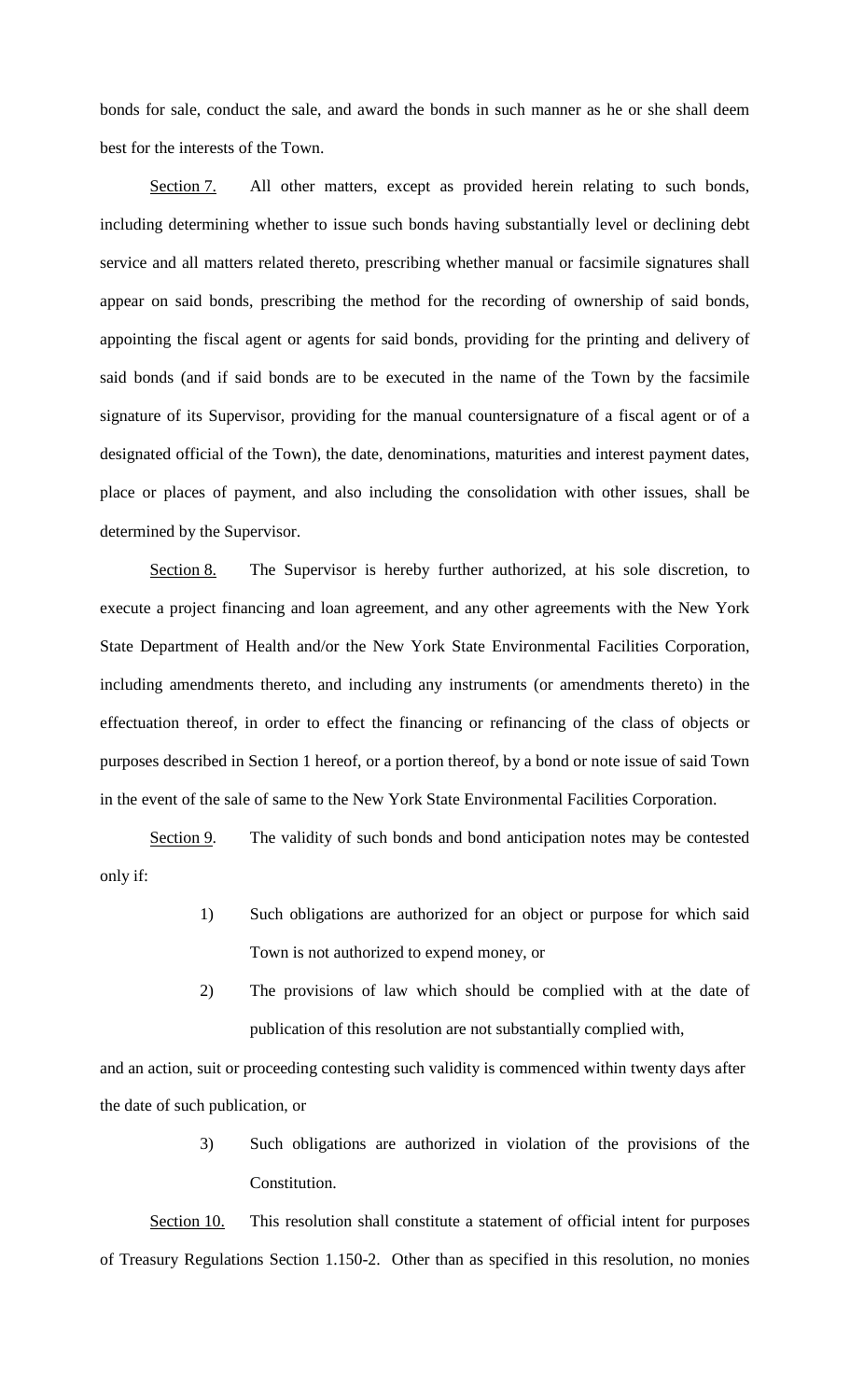are, or are reasonably expected to be, reserved, allocated on a long-term basis, or otherwise set aside with respect to the permanent funding of the object or purpose described herein.

Section 11. This resolution which takes effect immediately shall be published in summary form in the **Journal News**, the official newspaper, together with a notice of the Town Clerk in substantially the form provided in Section 81 of the Local Finance Law.

#### Motion Carried: Unanimously

D. A Resolution authorizing the issuance of \$2,000,000 serial bonds of the Town of Ossining, Westchester County, New York to pay the cost of the increase and improvement of the facilities of Stormytown Sewer District in the Town of Ossining, Westchester County, New York.

Councilmember Tawil moved and it was seconded by Councilmember Krieger that the following resolution be approved:

WHEREAS, pursuant to the provisions heretofore duly had and taken in accordance with the provisions of Section 202-b of the Town Law, and more particularly an order dated October 6, 2009, said Town Board has determined it to be in the public interest to increase the facilities of Stormytown Sewer District in the Town of Ossining, Westchester County, New York, at a maximum estimated cost of \$2,000,000; and

WHEREAS, it is now desired to provide funding for such capital project; NOW, THEREFORE, BE IT

RESOLVED, by the Town Board of the Town of Ossining, Westchester County, New York, as follows:

Section 1. For the specific object or purpose of paying the cost of the increase and improvement of the facilities of Stormytown Sewer District in the Town of Ossining, Westchester County, New York, consisting of the construction of gravity sewer lines and demolition of the existing pump station, there are hereby authorized to be issued \$2,000,000 serial bonds of said Town pursuant to the provisions of the Local Finance Law.

Section 2. It is hereby determined that the maximum estimated cost of the aforesaid specific object or purpose is \$2,000,000 and that the plan for the financing thereof is by the issuance of the \$2,000,000 serial bonds of said Town authorized to be issued pursuant to this bond resolution.

Section 3. It is hereby determined that the period of probable usefulness of the aforesaid specific object or purpose is forty years, pursuant to subdivision 4 of paragraph a of Section 11.00 of the Local Finance Law. It is hereby further determined that the maximum maturity of the serial bonds herein authorized will exceed five years.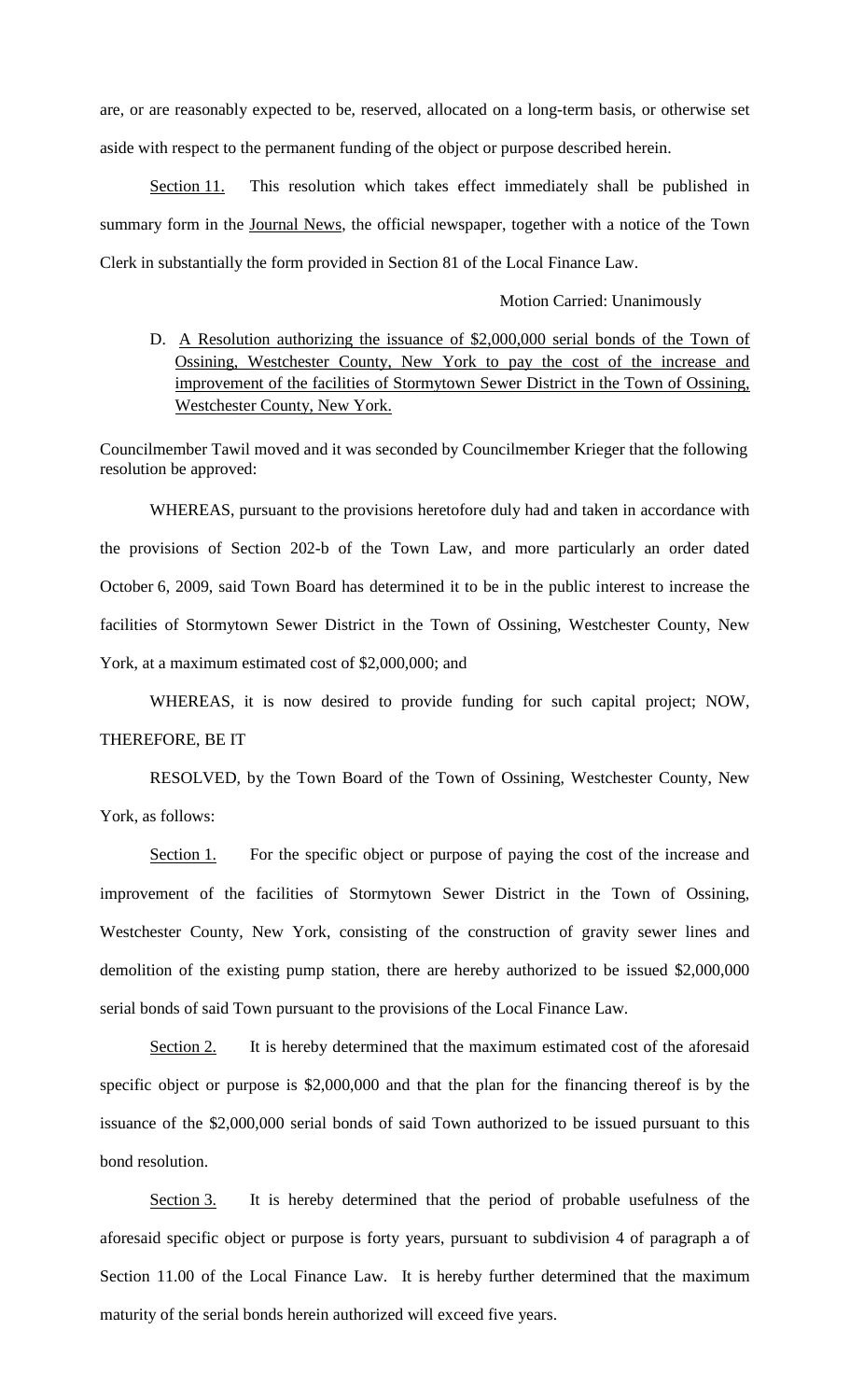Section 4. Subject to the provisions of the Local Finance Law, the power to authorize the issuance of and to sell bond anticipation notes in anticipation of the issuance and sale of the serial bonds herein authorized, including renewals of such notes, is hereby delegated to the Supervisor, the chief fiscal officer. Such notes shall be of such terms, form and contents, and shall be sold in such manner, as may be prescribed by said Supervisor, consistent with the provisions of the Local Finance Law.

Section 5. The faith and credit of said Town of Ossining, Westchester County, New York, are hereby irrevocably pledged to the payment of the principal of and interest on such bonds as the same respectively become due and payable. There shall be annually assessed upon all the taxable real property within said Stormytown Sewer District in the manner provided by law an amount sufficient to pay the principal and interest on said bonds as the same become due, but if not paid from such source, all the taxable real property in said Town shall be subject to the levy of ad valorem taxes without limitation as to rate or amount sufficient to pay the principal of and interest on said bonds as the same shall become due.

Section 6. The powers and duties of advertising such bonds for sale, conducting the sale and awarding the bonds, are hereby delegated to the Supervisor, who shall advertise such bonds for sale, conduct the sale, and award the bonds in such manner as he or she shall deem best for the interests of the Town.

Section 7. All other matters, except as provided herein relating to such bonds, including determining whether to issue such bonds having substantially level or declining debt service and all matters related thereto, prescribing whether manual or facsimile signatures shall appear on said bonds, prescribing the method for the recording of ownership of said bonds, appointing the fiscal agent or agents for said bonds, providing for the printing and delivery of said bonds (and if said bonds are to be executed in the name of the Town by the facsimile signature of its Supervisor, providing for the manual countersignature of a fiscal agent or of a designated official of the Town), the date, denominations, maturities and interest payment dates, place or places of payment, and also including the consolidation with other issues, shall be determined by the Supervisor.

Section 8. The Supervisor is hereby further authorized, at his sole discretion, to execute a project financing and loan agreement, and any other agreements with the New York State Department of Health and/or the New York State Environmental Facilities Corporation, including amendments thereto, and including any instruments (or amendments thereto) in the